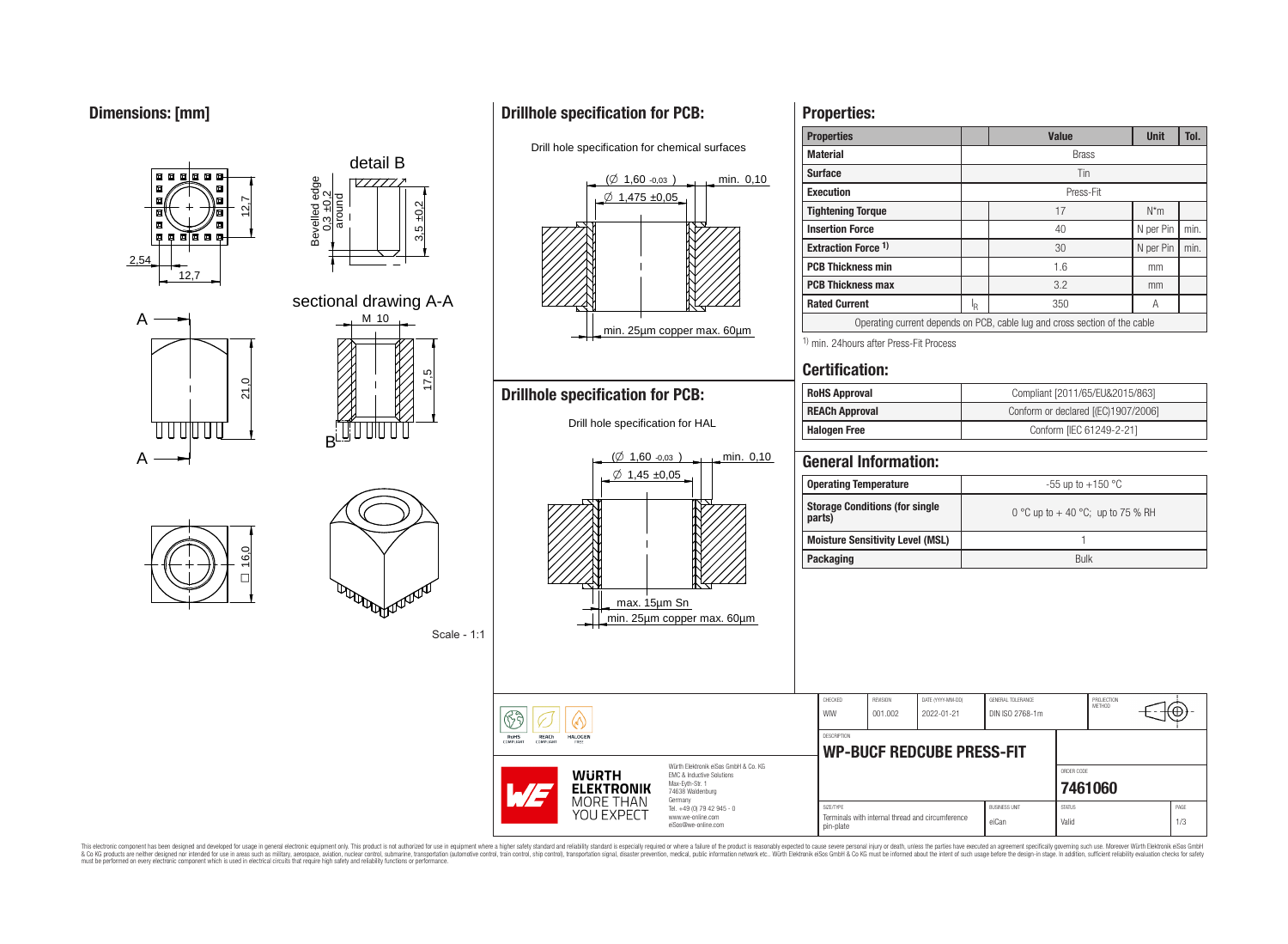## **Cautions and Warnings:**

### **The following conditions apply to all goods within the product series of REDCUBE Press-Fit of Würth Elektronik eiSos GmbH & Co. KG:**

#### **General:**

- This electromechanical component was designed and manufactured for use in general electronic equipment.
- Würth Elektronik must be asked for written approval (following the PPAP procedure) before incorporating the components into any equipment in fields such as military, aerospace, aviation, nuclear control, submarine, transportation (automotive control, train control, ship control), transportation signal, disaster prevention, medical, public information network, etc. where higher safety and reliability are especially required and/or if there is the possibility of direct damage or human injury.
- Electromechanical components that will be used in safety-critical or high-reliability applications, should be pre-evaluated by the customer.
- The component is designed and manufactured to be used within the datasheet specified values. If the usage and operation conditions specified in the datasheet are not met, the component may be damaged or dissolved.
- Do not drop or impact the components, the component may be damaged.
- The responsibility for the applicability of the customer specific products and use in a particular customer design is always within the authority of the customer.
- Würth Elektronik products are qualified according to international standards. Würth Elektronik does not warrant any customer qualified product characteristics beyond Würth Elektroniks' specifications, for its validity and sustainability over time.

### **Product Specific:**

### **Press-Fit Technology:**

Follow all instructions in the datasheet, especially:

- Drill-hole specifications.
- Wave and reflow soldering is not applicable.
- During press-fit process, PCB should be supported by matrix against bending.
- Chip formation due to material displacement is permitted.

### **Storage Conditions:**

- Products shall be used within the period of 12 months based on the day of shipment.
- Do not expose the components to direct sunlight.
- The storage conditions in the original packaging are defined according to DIN EN 61760-2.
- The storage conditions stated in the original packaging apply to the storage time and not to the transportation time of the components.

#### **Packaging:**

• The packaging specifications apply only to purchase orders comprising whole packaging units. If the ordered quantity exceeds or is lower than the specified packaging unit, packaging in accordance with the packaging specifications cannot be ensured.

### **Handling:**

- The maximum permissible torques must be complied with to prevent mechanical destruction. REDCUBE Press-Fit right angled versions have to be fixed and hold in position when the screw is tightened. Otherwise the PCB can be damaged.
- Blind hole thread: the dimension of the thread length in the drawing (page 1) defines the minimum screw-in depth of a screw.
- External thread: the dimension of the shaft length in the drawing (page 1) includes the thread run-out. The usable thread length is defined by DIN 76-1:2016-08 (Table 1, a1).

These cautions and warnings comply with the state of the scientific and technical knowledge and are believed to be accurate and reliable. However, no responsibility is assumed for inaccuracies or incompleteness.

| 63                                                                             |                                                              | CHECKED<br>WIW                                                                                                      | <b>REVISION</b><br>001.002                             | DATE (YYYY-MM-DD)<br>2022-01-21 | GENERAL TOLERANCE<br>DIN ISO 2768-1m             |                               | PROJECTION<br>METHOD   | ₩Ψ      |  |             |
|--------------------------------------------------------------------------------|--------------------------------------------------------------|---------------------------------------------------------------------------------------------------------------------|--------------------------------------------------------|---------------------------------|--------------------------------------------------|-------------------------------|------------------------|---------|--|-------------|
| <b>HALOGEN</b><br>RoHS<br><b>REACh</b><br>COMPLIANT<br><b>COMPLIAN</b><br>FREE |                                                              |                                                                                                                     | <b>DESCRIPTION</b><br><b>WP-BUCF REDCUBE PRESS-FIT</b> |                                 |                                                  |                               |                        |         |  |             |
| $\mathcal{A}$                                                                  | <b>WURTH</b><br><b>ELEKTRONIK</b><br>MORE THAN<br>YOU EXPECT | Würth Elektronik eiSos GmbH & Co. KG<br>EMC & Inductive Solutions<br>Max-Eyth-Str. 1<br>74638 Waldenburg<br>Germany |                                                        |                                 |                                                  |                               | ORDER CODE             | 7461060 |  |             |
|                                                                                |                                                              | Tel. +49 (0) 79 42 945 - 0<br>www.we-online.com<br>eiSos@we-online.com                                              | SIZE/TYPE<br>pin-plate                                 |                                 | Terminals with internal thread and circumference | <b>BUSINESS UNIT</b><br>eiCan | <b>STATUS</b><br>Valid |         |  | PAGE<br>2/3 |

This electronic component has been designed and developed for usage in general electronic equipment only. This product is not authorized for use in equipment where a higher safety standard and reliability standard si espec & Ook product a label and the membed of the seasuch as marked and as which such a membed and the such assume that income in the seasuch and the simulation and the such assume that include to the such a membed and the such